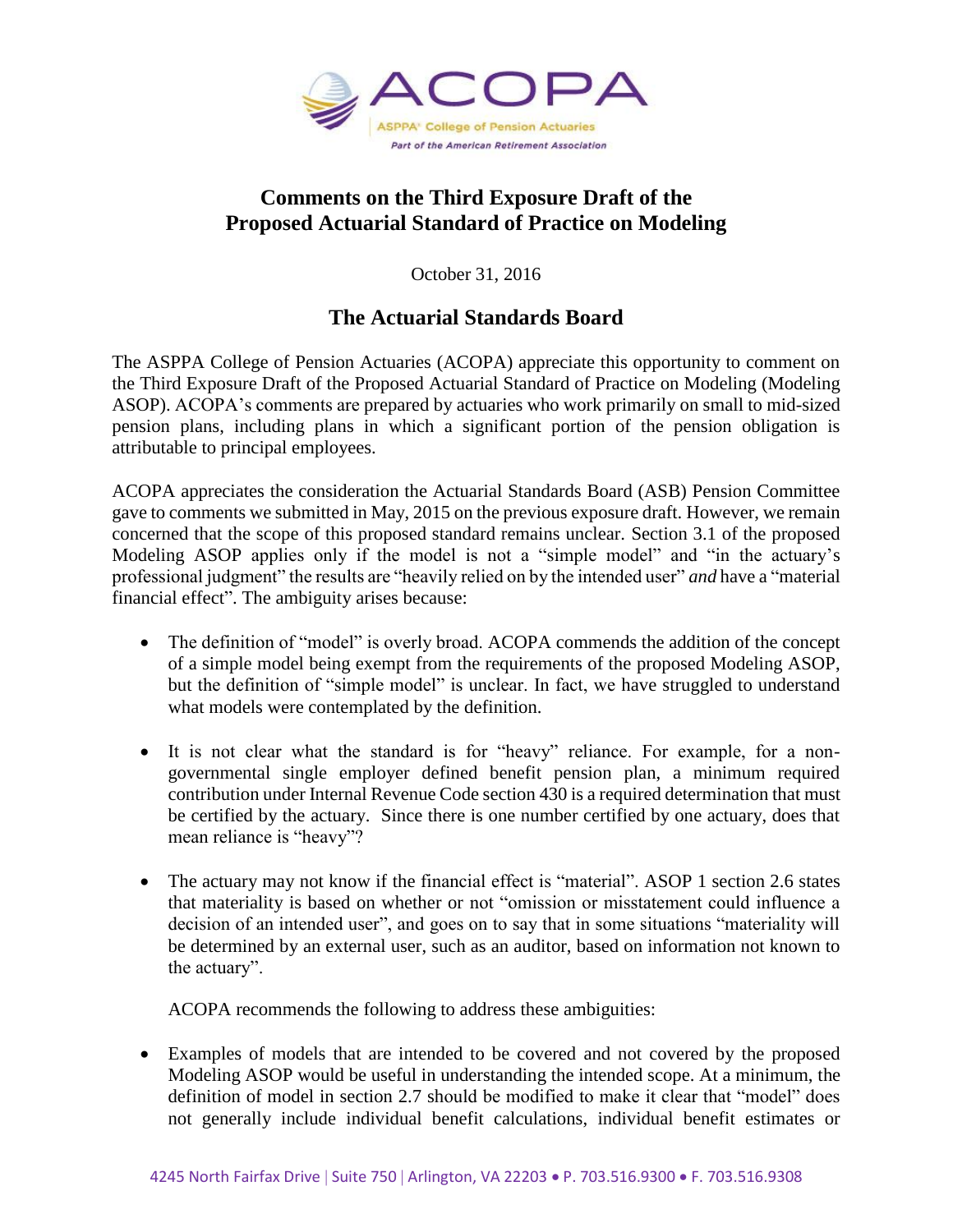nondiscrimination testing of benefit plans. Language to this effect is already included in section 1.2 of ASOPs 27 and 35. The following statement would be consistent with these pension ASOPs: "A model does not generally include individual benefit calculations, individual benefit estimates or nondiscrimination testing."

- "Simple model" is defined (in section 2.12) as a model with transparent results that can be predicted without actually running the model, or that can be "readily obtained from an external source that is not a model". It is not clear what "actuarial service" fits that definition unless the intention is that "predicted" does not refer to a numerical output, or refers to a reasonable estimate of the results. ACOPA recommends that the definition be expanded to make it clear as to whether or not the result is a numerical result, and if so, if the estimate would be identical to the output of an actual run. ACOPA also recommends that examples of a simple model be provided to assist in understanding the concept.
- ACOPA recommends that a statement be added to section 3.1 of the proposed Modeling ASOP indicating that heavy reliance should be assumed where the output is required for governmental or financial reporting purposes and, to the actuary's knowledge, the results provided to the intended user will be used to satisfy that requirement.
- Since an actuary may be unable to determine if the results of the model are material to the intended user, section 3.1 should be modified to address that possibility. ACOPA recommends that a statement be added to the third paragraph of section 3.1 of the proposed Modeling ASOP such as "In the absence of other information to the contrary, the actuary may assume a result that is a small percentage of a related data point (such as compensation for a benefit cost) is not material."

Section 3.9 of the proposed Modeling ASOP states that if another applicable ASOP includes "specific" guidance that conflicts with guidance in the proposed Modeling ASOP, the guidance of the other ASOP governs. Although this provides a path to resolving conflict, eliminating the perception of conflict where none is intended would improve compliance. ACOPA suggests the following clarifications to conform the proposed Modeling ASOP to other ASOPs applicable to pension work without changing the intent of the guidance:

 **Assumption Prescribed by Law Definition** - The proposed Modeling ASOP does not define an assumption prescribed by law but it discusses such an assumption. In the proposed Modeling ASOP, an assumption chosen by law is any legally binding assumption. ASOP 4 section 2.21 explicitly defines Assumption Prescribed by Law and states that an assumption chosen by a governmental entity with respect to its own pension plan shall not be considered an Assumption Prescribed by Law. Thus, an actuary working in the public pension area could be faced with two different meanings of the term "Assumption Prescribed By Law".

This issue already exists with ASOP 41 because ASOP 41 uses the approach in the proposed Modeling ASOP. However, the proposed Modeling ASOP compounds the issue because section 3.4.7d provides a different requirement to dealing with potentially inconsistent assumptions for assumptions prescribed by other and assumptions prescribed by law.